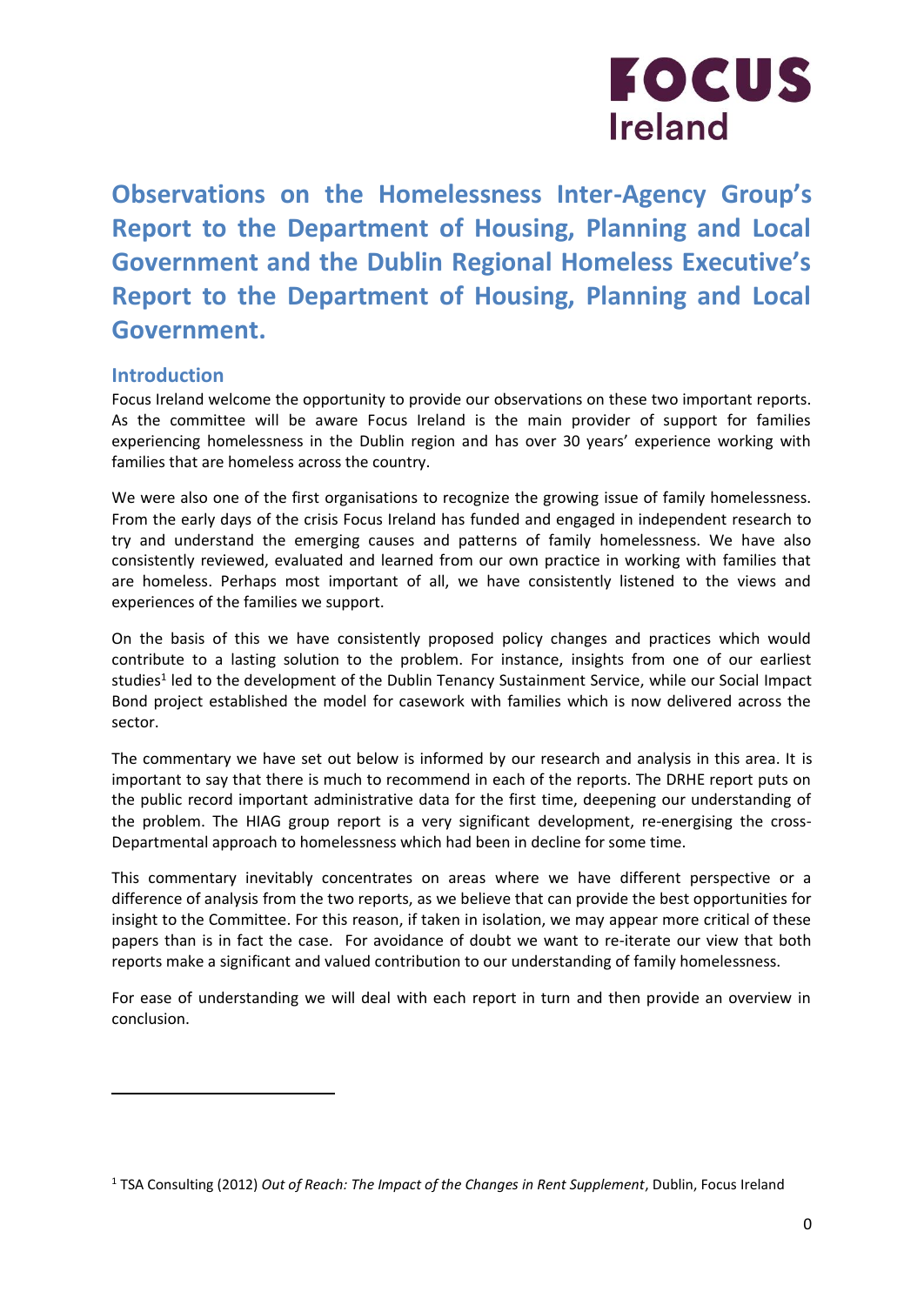

# **The Homeless Inter-Agency Group Report:**

Focus Ireland welcomed the establishment of the Homeless Inter Agency Group (HIAG). To be effective policy responses to homelessness must sit within a broad framework of market and State institutions that make up the 'housing system'. While a shortage of affordable, secure housing is at the root of the homeless crisis, the challenges it raises cannot be solved in isolation. The scale of the current homelessness crisis requires all state actors to have a focus on how we can work better together and separately to contribute to ending homelessness. Focus Ireland made a submission to the HIAG, attended a consultation and met with the Chair of the HIAG, all of which proved to be positive open processes.

There is much in the report which brings our common analysis forward, but there are also a number of areas which we believe are problematic and others which are useful to highlight for further attention.

# **Role for the Department of Employment Affairs and Social Protection**

The section outlining the role of the Department of Employment Affairs and Social Protection only refers to the DEASP's income maintenance function; while this is important it fails to mention its central role in tackling the labour market marginalisaton of people who are at risk of homelessness or exiting from it. Secure employment is crucial to sustained exits from homelessness for people of working age, and DEASP/Intreo has a critical role to play in this area. In particular, the fact that the DEASP is frequently absent from the TUSLA led "local area steering committees' means care leavers' care plans are not linked to INTREO programmes as well as they might be, and so face the risk of long-term risk of homelessness. Focus Ireland was disappointed at the fact that this DEASP role was not recognized.

# **Role for the Department of Education and Skills**

 $\overline{a}$ 

We also noted with regret that the Department of Education and Skills were not a part of the HIAG, and that the report did not recommend that they be added to the group for future work. There is strong international evidence and much local experience to show that a period homelessness can have very negative impacts on the education of children experiencing it.

There are over 3,000 children in homeless accommodation, most of whom are school aged. A recent report from the Children's Rights Alliance highlighted the impact of homelessness on education and the fact that schools were, in an *ad hoc* fashion putting in contingencies to support families that are homeless<sup>2</sup>.

We believe that there is much to be learned from these local initiatives and that the Department should have a role in creating a more coherent and supportive educational response to the educational needs of children experiencing homelessness in their families. The DES should be full members of the HIAG.

<sup>2</sup> Scanlon G, McKenna G (2018) *Home Works: A Study on the Educational Needs of Children Experiencing Homelessness and Living in Emergency Accommodation*, Dublin, Children's Rights Alliance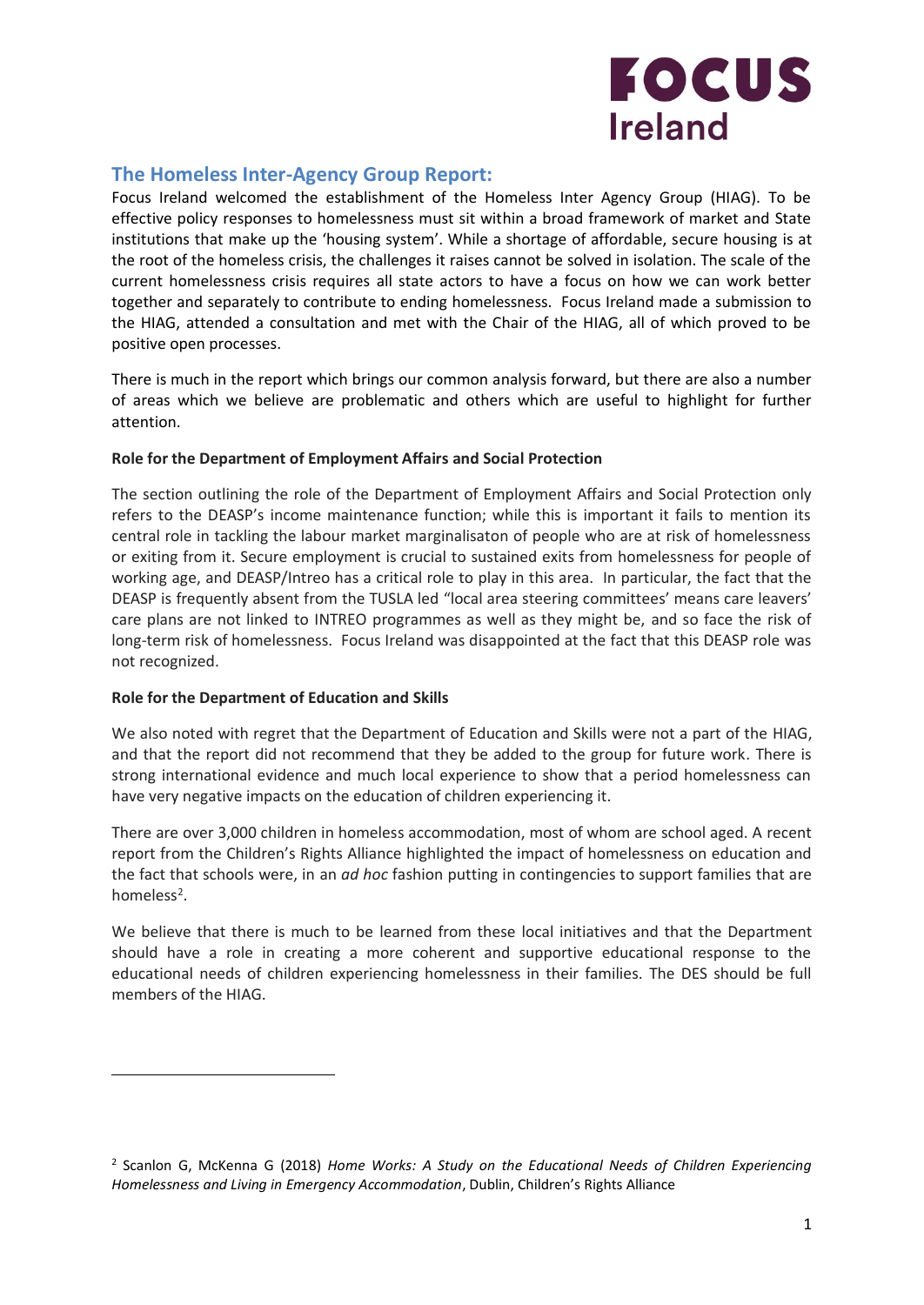

#### **Prevention.**

The role of prevention supports are recognised in the report. The model of Tenancy Protection Service such as those provided by Threshold and the need for greater powers for the Residential Tenancy Board were named, both of which were welcome. However, two important approaches to prevention were neglected. First, the use of intensive campaigns targeted at known at risk groups – like the Focus Ireland Dublin 15 campaign<sup>3</sup> – are not mentioned. Second the important role that preventative case management can play for particular vulnerable families is not noted<sup>4</sup>. Both these interventions are proven to be effective and require the sort of cross-agency approach the HIAG is ideally placed to promote.

#### **Mental Health**

 $\overline{a}$ 

The need for support in the area of mental health was noted in the report however there was no mention of mental health needs of children in homeless families. Focus Ireland research shows that there is a need for such supports<sup>5</sup>.

#### **Young People leaving State Care**

The focus of the section on young people leaving state case concentrates predominantly on the role of the Capital Assistance Scheme (CAS) to secure accommodation for care leavers. CAS is a very exciting development and very welcome, but to have lasting success it requires a strong partnership between the relevant Approved Housing Bodies, Local Authorities, TUSLA and the HSE.

There have been successful examples of this collaborative working, for instance, in Waterford, and the HIAG can have a role in building a momentum around such examples to see it rolled out in other areas but this will need to be named and replicated.

# **Access to facilities for families utilising emergency accommodation**

This section of the HIAG report highlights a number of important issues but it is a significant oversight that the number of occasions in which families have been left with no shelter overnight is not acknowledged or addressed. One of the major reasons why this dreadful failure keeps recurring is because it falls between the housing role of the local authorities and the child protection role of Tusla. As such HIAG was an ideal opportunity to address and finally solve this serious issue.

The only 'protocol' available to respond to this situation is the one created by Focus Ireland itself: where no shelter can be obtained, families are referred to Garda Stations as the only state service open to provide safety. In addition, a report issued to Tusla. After many years of raising this issue the state has given no guidance on how this situation should be addressed by front-line staff, often working late at night in pressured circumstances.

<sup>3</sup> Results of a Pilot Project to prevent family homelessness in Dublin 15 (2017) https://www.focusireland.ie/wp-content/uploads/2016/04/D15-Homeless-Prevention-Report-Summary.pdf <sup>4</sup> Haran N, O'Shiochru S (2017) *Keeping a Home* https://www.focusireland.ie/wpcontent/uploads/2017/12/Haran-and-OShiochru-2017-Keeping-a-Home-Full-Report.pdf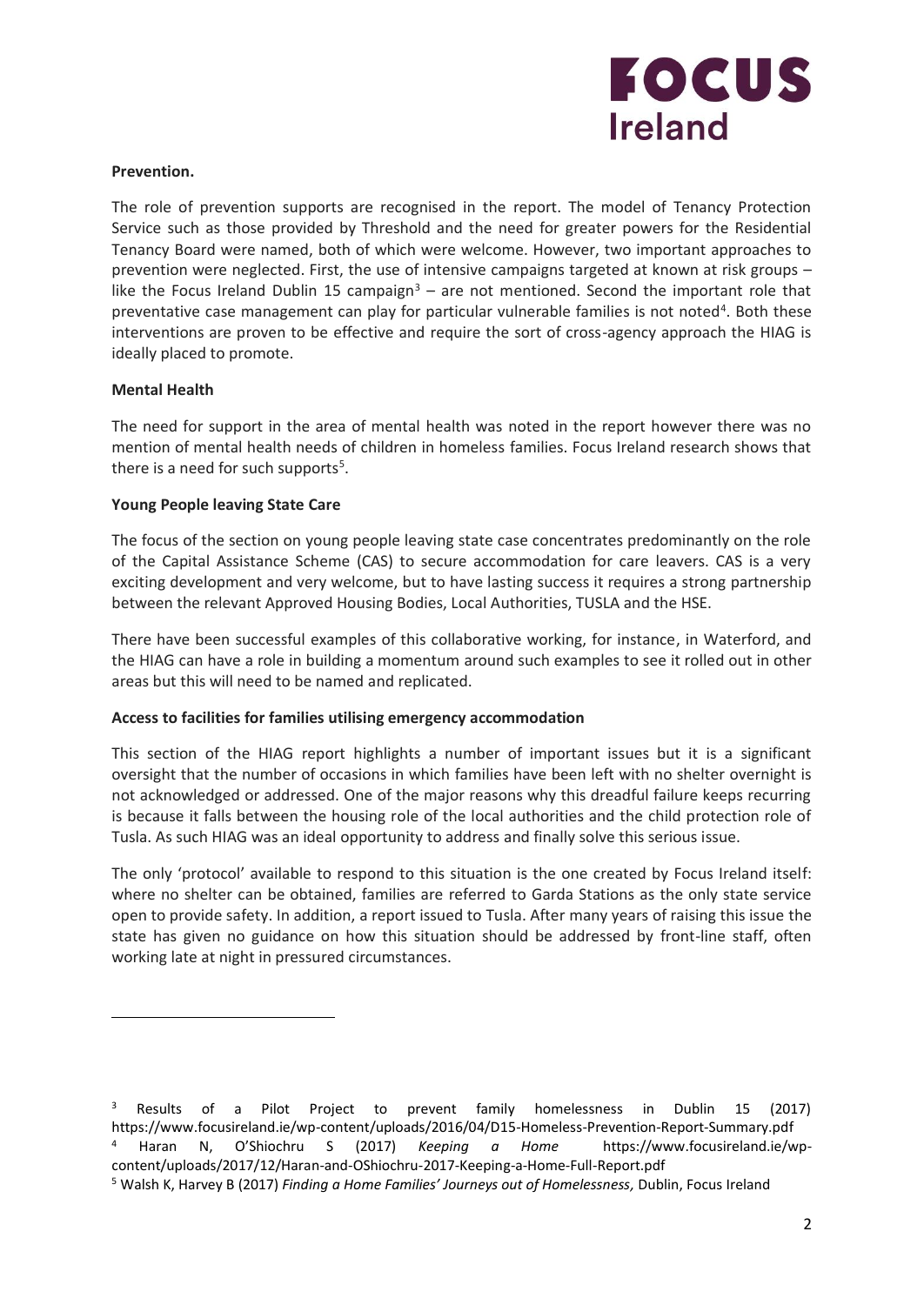

While we acknowledge, and welcome, that in recent months a number of contingency beds have been provide by the DRHE to try to ensure that still no family has to sleep out it is notable that no guidelines have been issued to local authorities in this area.

Focus Ireland have also raised the fact the legislation in this area does not properly recognise the constitutional rights of the child. On this point we would take the opportunity to welcome the recent Housing (Homeless Families) Bill 2017 discussed in the Housing Committee 3rd October 2018 which seeks to address the lacuna in the law in this regard. We welcome the fact that this appears to have broad cross-party support.

# **Date and Research**

The HIAG report raises a number of useful points in the area of research and data collection. There are a number of different actors researching the different aspects of homelessness. While there is a good deal of collaboration this could be better managed to the benefit of all those experiencing homelessness. Focus Ireland have long believed that the most productive and consistent research data came when the Data Subcommittee of the National Consultative Committee on Homelessness was used as a forum to pool resources and understanding of the issues in a collaborative manner. This should be reconvened.

# **Service Delivery**

The report sets out a useful discussion on service delivery and raises some important points about service level agreements and this discussion makes its way into the recommendations.

In the body of the document, there is a short but welcome discussion regarding tendering processes and the concern that local authorities are overly concerned with cost rather than quality of service provision. Regrettably, this discussion does was not advanced in the recommendations.

# **Emergency Accommodation**

One of the key gaps in Rebuilding Ireland is the absence of timeframes for reducing homelessness or the duration of homelessness for individual families. The HIAG report does not address this weakness and does not refer to the need for an agreed timescale for the wind down of family hubs and other emergency measures.

There is no reference to the practice of self-accommodation. This practice should be ended as it results in families not being offered full support and struggling to get out of homelessness as a result.

Media coverage of the report was dominated by the discussion and recommendation concerning the perceived reluctance of families to take up HAP. Any communications professional reading the report in advance would have seen that this coverage was inevitable given the controversial recommendation that this reluctance should be addressed with punitive measures, including consideration of depriving families of the right to shelter. This recommendation is not in keeping with the rest of the report or the humane approach of the HIAG Chair. Nevertheless, the recommendation does appear and, combined with similar material in the DRHE report, conflictual media coverage was predictable.

We welcome the statement by Minister Murphy during the day in which the report was published that the review of "the continued provision of emergency accommodation to those who refuse to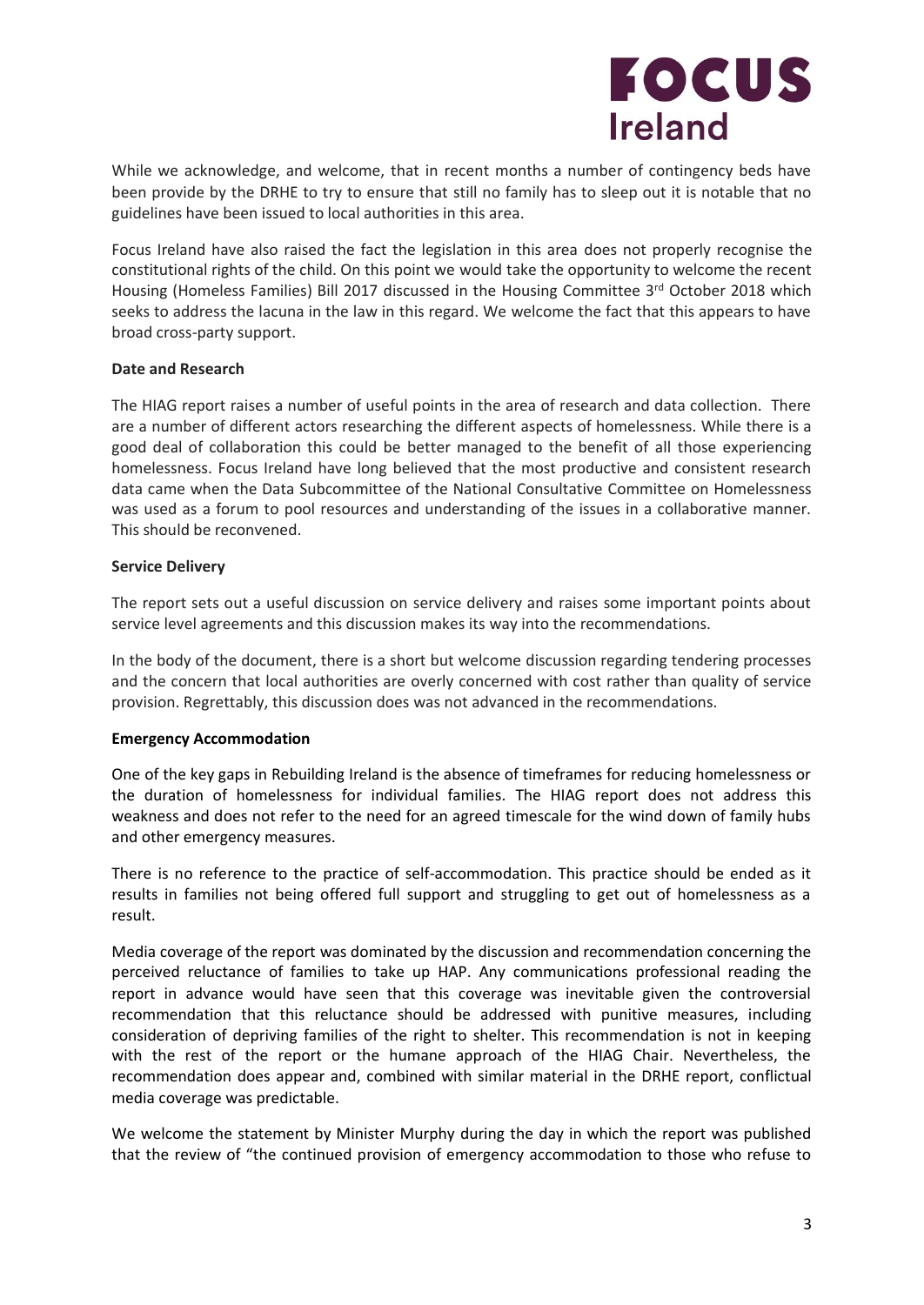

consider offers of appropriate housing supports" will not lead to emergency accommodation being withdrawn to households who are 'reluctant' to take up HAP.

#### **Non-Irish citizens**

l

Finally, there is a consistent use of the term 'non-national' in the HIAG report. This dehumanising language can be dismissed as an editing or proofing error. However, before and since this report was published there has been consistent and misleading highlighting of the residency status of non-Irish nationals in reports and press releases. Such reports are entirely disproportionate to the relatively small number of non-Irish nationals in the homeless system who do not have an entitlement to housing support. This worrying trend also occurs in the Dublin Region Homeless Executive Report.

# **The Dublin Region Homeless Executive Report.**

The DRHE report builds upon 'A Report on the 2016 and 2017 families who experienced Homelessness in the Dublin region' a report reviewing the administrative data of the DRHE on those families that presented as homeless, were accepted as such and were placed in emergency accommodation.

In our 'Insights into Family Homelessness' series<sup>6</sup> Focus Ireland have produced a number of analysis and qualitative pieces of research with a significant sample of this group. In particular the qualitative research adds important insight into the trends that are identified in the DRHE report.

# **"47% of homeless families came from the private rental sector (p24-25)"**

As noted in the text of the report, this figure is misleading because it only relates to the last place that families lived before becoming homeless. When the longer trajectory in to homelessness is considered (as in the Focus Ireland Insights Series) evictions from the private rented sector can be seen to play a much greater role.

Through capturing the last four accommodations of families, Focus Ireland found that 69% (205 of the 297 families surveyed) reported that their last 'stable' home was in the private rented sector.

Focus Ireland found that family and relationship breakdown or overcrowding causing homelessness accounted for 23% (n67) of families. This contrasts with DRHE analysis which found 49-51% of families become homeless due to 'family circumstances'.

In other words, while 'family circumstances' (or family conflict) may be the immediate reason for a family presenting to their local authority as homeless, the conflict may occur because of overcrowding due to the homeless family 'doubling up' with other family members. It was a loss of private rented accommodation which originally triggered housing instability – and over weeks or months – ultimately led to the family living in emergency accommodation.

<sup>&</sup>lt;sup>6</sup> Insights into Family Homelessness Series available here[: https://www.focusireland.ie/resource-hub/research/](https://www.focusireland.ie/resource-hub/research/)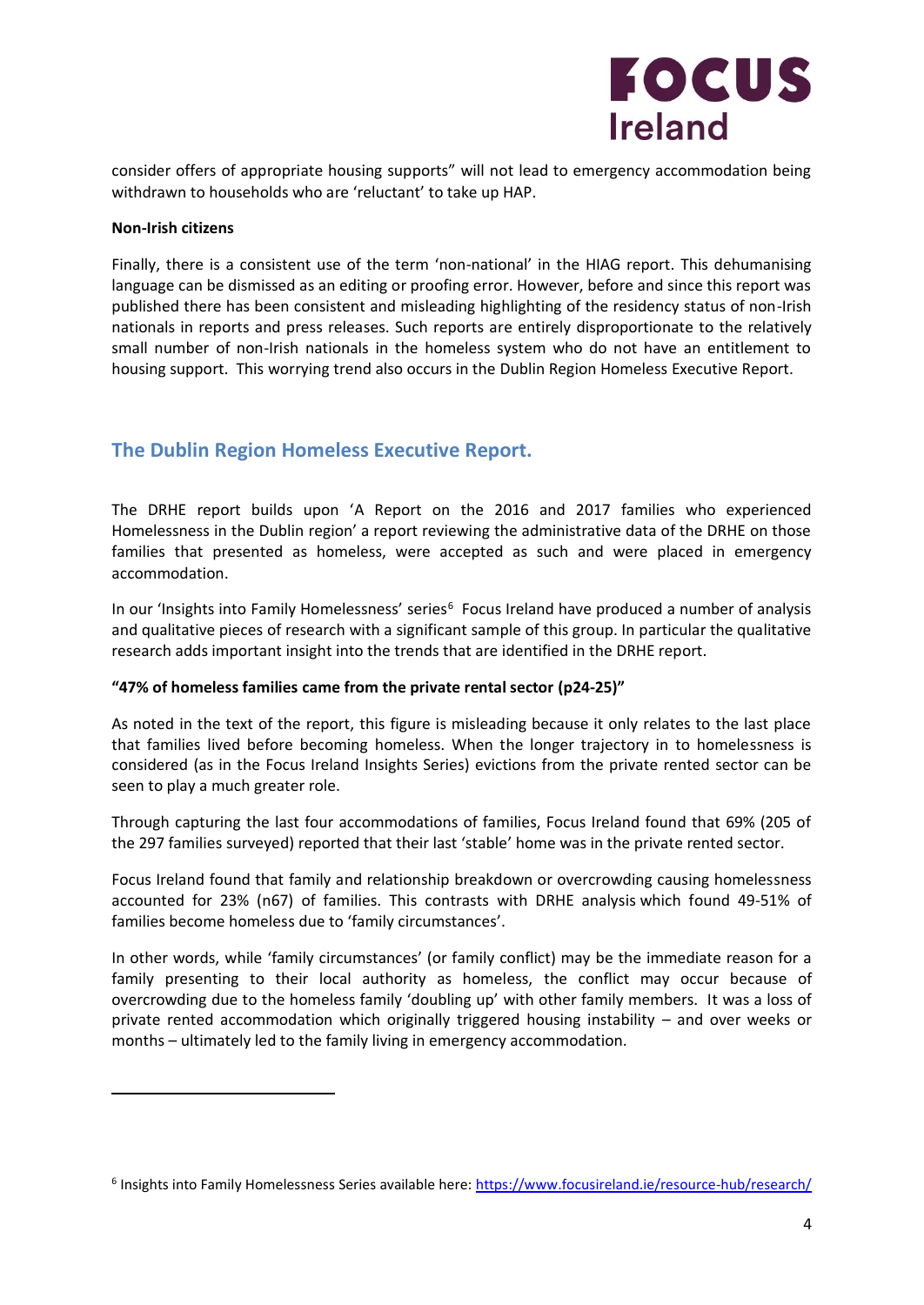

Focus Ireland data also reveals that 48% (n=99) of families entered housing instability because the private rented home was being removed from the market (due to the landlord selling; the landlord's property being repossessed or sold by a bank; the landlord moving back in; major renovations; or the landlord giving the property to a family member). These findings emerge in every round of data collection with striking consistency

The DRHE acknowledgement of the limitations of their 47% figure is welcome, but this should have led to a much less prominent presentation of the figure. The tendency of some commentators to quote the headline figure without noting the limitation is now well established.

If we create an erroneous public perception of the causes of homelessness we set back progress on the real solutions.

# **"Households are unwilling to accept HAP"**

 $\overline{a}$ 

The issue of families being unwilling to take up the Housing Assistance Payment is raised in both of these reports. This is an issue which that Focus Ireland teams are familiar with in our frontline work. Case managers spend a considerable amount of time working through with families the real choices that they have and how to overcome the challenges which less attractive options create. Anecdotally families tell frontline workers that the reasons for the reluctance to take up this payment is the lack of security in the private rental sector and their concern that they will be putting their children through the trauma of homelessness again in 12 months' time.

To look at the phenomena in a more scientific way Focus Ireland undertook a small scale study tracking the 70 families who participated in the March 2016 telephone survey.<sup>7</sup>

This research showed that, 19 months after becoming homeless, families who had had a stable housing history before becoming homeless were the most likely to have moved out of homelessness, the majority of those utilizing the HAP payment. Families that had had a more precarious housing history before becoming homeless were more likely to still be homeless after 19 months and less likely to access the private rental market using HAP. DRHE draws the conclusion from similar data that the more vulnerable families are reluctant to take up HAP and are just waiting for social housing. Another and, in our view more likely, explanation is that these families are unattractive to private landlords as they may have other social challenges and have poor housing records and references. There is also evidence to suggest that many of these families would in fact find it difficult to survive in the private rented sector – their best long-term solution is social housing with some form of low-level community/tenancy support. Policies to essentially force such families to constantly seek private rented tenancies through HAP are unlikely to be successful either in the immediate or the long-term.

In addition to these findings it is important that we also recognise that Focus Ireland staff do not report any difficulty in finding takers for any HAP property that becomes available, except in instances where the level of 'topping up' required is excessive to the point of being untenable.

<sup>7</sup> Sheridan S (2018) Families Exiting Homelessness: An Analysis of March 2016 Telephone Survey Cohort, Dublin, Focus Ireland. Available at<https://bit.ly/2pXGU0J> (Accessed 15th October 2018)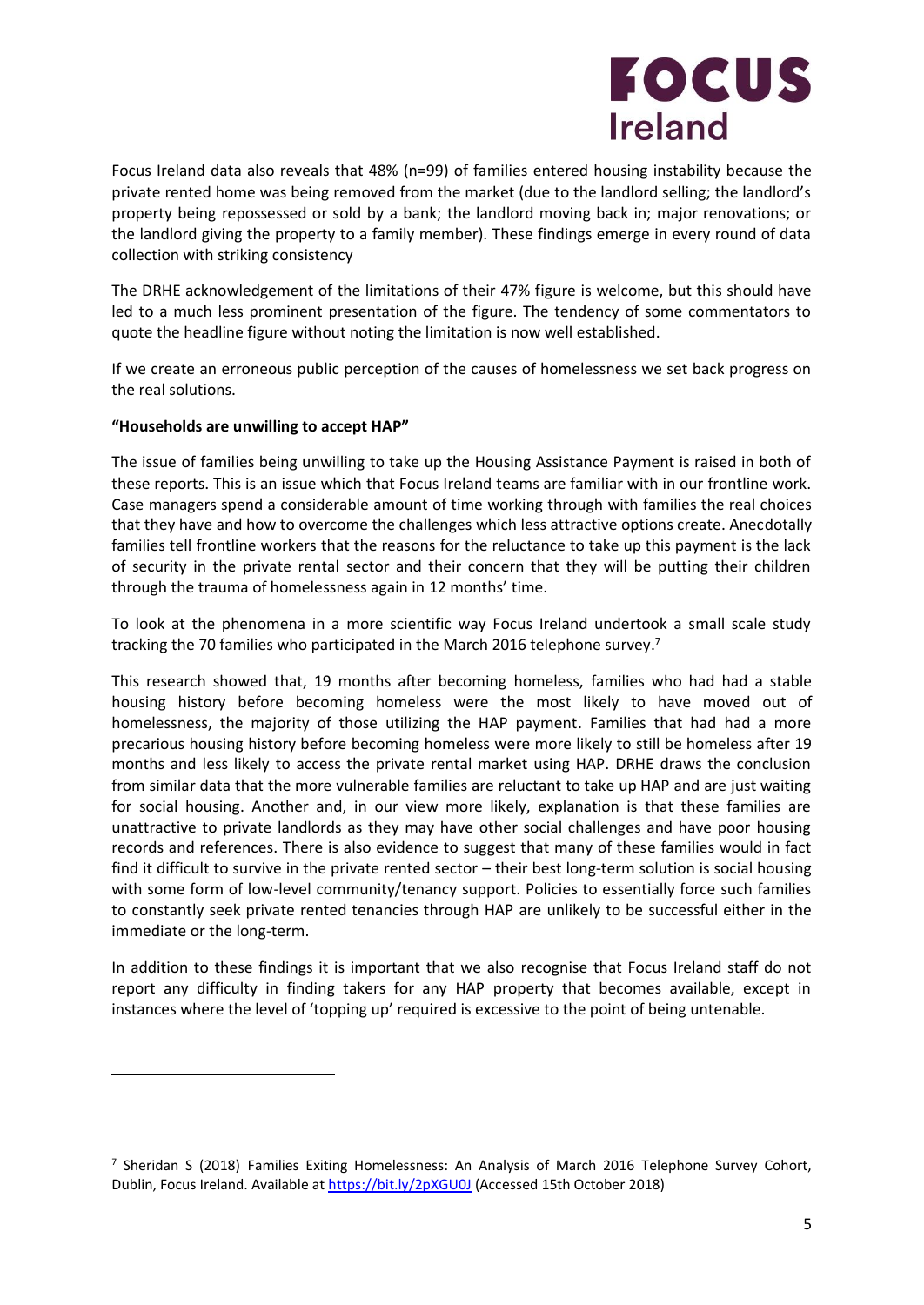

There are real challenges facing these families and we do need to look at the support services and legislative protections that can be put in place to support these families out of homelessness, in the absence of public housing. We should not lose sight of the fact that homelessness is not at its current level because some families are 'unwilling' to accept HAP.

There is an on-going problem with the presentation of the data on exits from homelessness by the DRHE. On several occasions, in the quarterly progress reports and elsewhere, the number of families that are prevented from becoming homeless by being allowed to take up HHAP before entering homeless services are added to the number of families who have exited homelessness. Essentially this procedure means that families are counted as exiting homelessness who have never been counted as entering it in the first place. This is unnecessarily confusing.

It should be noted that the DRHE initiative of offering HHAP to families with a NoT is an important innovation and very welcome. The issue here is how it is reported.

A second issue related to this preventative initiative is the high proportion of HAP placements that it accounts for.

In the DRHE report to the Department of Housing Planning and Local Government it showed that 119 families were prevented from entering homelessness using HHAP. This is a very positive result being 17 more than the 102 families that newly entered homelessness in that month. In other words, 221 families 'presented as homeless or at risk of homelessness' – and more than half of them averted the risk of homelessness.

The Q1 report on the private rental market by the letting website Daft sets out that in April 2018 there were 1250 properties available to rent<sup>8</sup>. The June  $7<sup>th</sup>$  report of the DRHE to the Dublin City Council Housing Strategic Policy Committee (SPC) reported that in April 2018 131 families were prevented from entering homelessness using HAP and an additional 32 families exited homeless emergency accommodation into the private rental market using HAP.

In the September report to the SPC the exit figure was revised upward to 48 families. So in April 2018 some 13%-14% of the private rental market in Dublin was captured by HAP to prevent families entering homelessness or to support families out of homelessness. Given the well documented competitiveness in the market and the discrimination that a household experiencing homelessness may have to counter this is an impressive tally and suggests that the story of HAP is more complex than is sometimes suggested.

# **"The number of homeless families increased by only 9% in 2017"**

 $\overline{a}$ 

The DRHE report presents the 9% annual increase in family homelessness in 2017 as a sign of the success, particularly drawing attention to the move-on supports that are in place in the Dublin region.

This figure is technically correct but does not take into account the particular variations which occur in family homelessness in the December to February period. As a result of these sudden outflows

<sup>8</sup> Lyons R, (2018) The Daft.ie Rental Price Report An analysis of recent trends in the Irish rental market 2018 Q1, Dublin, Daft Media Limited.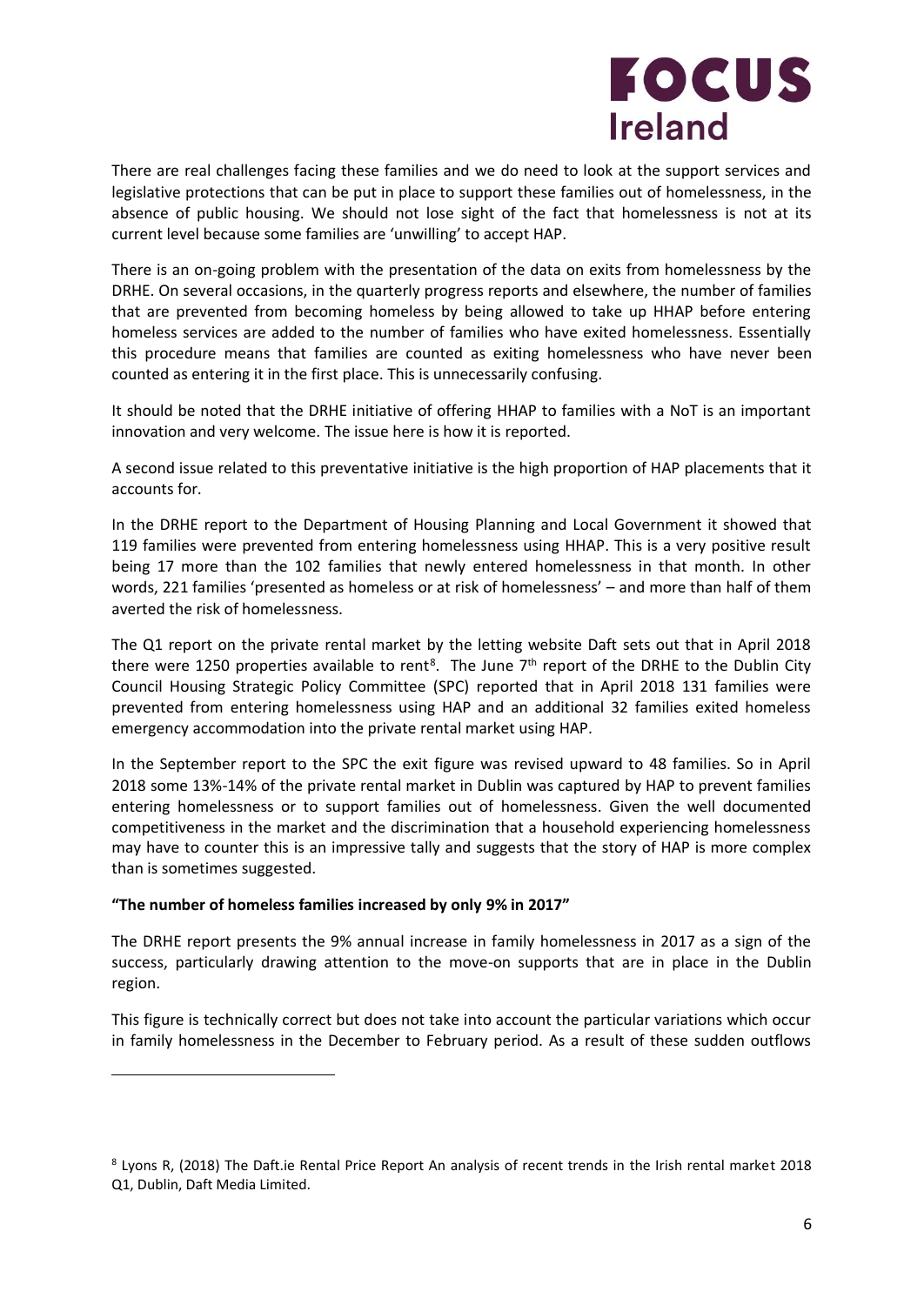

and inflows into emergency accommodation over the Christmas/New Year period, year to year comparisons based on year ends can be very misleading – they are very sensitive to the day on which Christmas actually falls. As an example in the month before the report was published (May 2018) the annual increase in families experiencing homelessness was 22% and this was even after 91 families were reclassified<sup>9</sup>.

The December to December comparison is, of course, technically valid, but can be misleading. In fact, is was the sudden January 2018 which led to Minister Murphy to request what became the June 2018 report from the DRHE. As part of our insight series we have provided some analysis on these trends.<sup>10</sup> There is now a clear seasonal pattern to the inflows into family homelessness. It would be helpful if commentary reflected this – instead of seasonally predicable falls and rises being describes as 'proof of success' or 'sudden reversal'.

# **Non-Irish Nationals Experiencing homelessness**

There are two assertions that we believe require attention in this report. The first is that non-Irish families are 'over represented' amongst new families experiencing homelessness. This is based upon a comparison between the number of non-Irish nationals resident in the state and the number of non-Irish nationals entering homelessness. Administrative data shows that 33% of families entering homelessness are headed by a non-Irish national. This compares very unfavorably with 11.6% in the general population.

As stated above, the Focus Ireland insight into family homelessness series has shown that the majority of families are becoming homeless from the private rental market. Figures provided to Focus Ireland by the CSO show that migrant headed households account for 41.7% of those renting in the four Dublin local authority areas. Since the crisis in the private rented sector is the primary cause of homelessness it is not particularly surprising that non-Irish families make up 33% of homeless families when they account for 42% of those in the private rented sector.

Focus Ireland analysis finds that the reasons that non-Irish nationals experience homelessness are broadly the same as those of Irish nationals; in short, they are pushed out of the private rental market, though may be true that they have fewer resources (family contacts etc.) to get themselves back into that market.

The second assertion that requires highlighting is 'It can be *assumed* that a significant percentage of the Non-EU individuals may not have entitlement to housing support.' (p7 *emphasis added)*. This is simply not an acceptable assertion in an official report, it can and should never be 'assumed' that a family entering homelessness may not have an entitlement.

In fact, all the evidence available indicates that only a small minority of the non-EU families have no housing entitlement. For the last number of years, the families which present to the Dublin Local Authorities who are not assessed as being eligible for housing supports are referred to the Focus Ireland Coffee Shop team. The Focus Ireland team identifies accommodation for them on a onenight-only basis, which is paid for by the DRHE on what they refer to as a 'humanitarian basis.'

 $\overline{a}$ 

<sup>&</sup>lt;sup>9</sup> If those 91 families had been included it would have been a 30% increase.

<sup>&</sup>lt;sup>10</sup> Stanley W, Allen M (2018) Family Homelessness End of Year Review, Dublin, Focus Ireland. Available at <https://bit.ly/2pX9lfv> (Accessed 15th October 2018)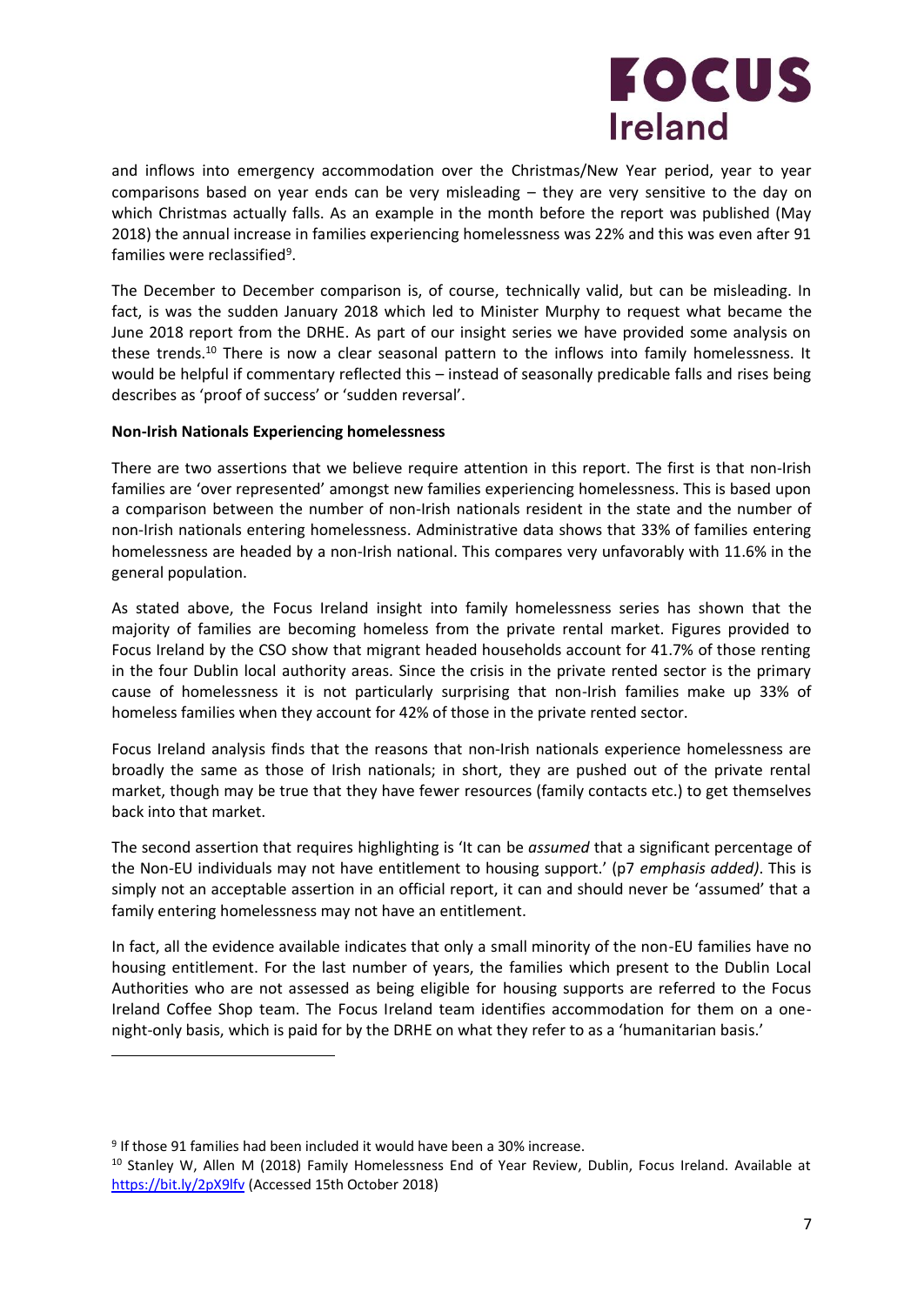

From this work we identify that there are in the region of only 25 families who fit this profile as non-EU citizens who may have no entitlement to housing. That is 25 families out of the total of over 1,307 families in homelessness in Dublin. It should be noted that each of these families is actively pursuing a legal case to prove that they too do have housing right in Ireland.

It is to be noted that there is also frequent confusion about the legal rights of people who are not of Irish origin. The legislation and regulations are complex, and this has not been an area where there has been significant investment in staff training. Even non-Irish families who have been longresident in Ireland and worked here before becoming homeless are frequently treated as if they have to prove their rights and spend some time in the one night only system.

#### **Rate of move on from supported accommodation.**

It is noted in page 22 of the report 'Typically when a family is residing in temporary supported accommodation they will exit to a tenancy within a quicker timeframe, as compared to families that reside in commercial hotels.'

This analysis attributes the different rate of exit to the type of accommodations. Focus Ireland believes this is misleading and is sending policy in the wrong direction. Our analysis indicates it is the presence or absence of a skilled case worker, rather than the legal status of the building, which influences exits from homelessness.

The implications of this 'building based' analysis are very significant as they explain the decision to massively invest in new homeless emergency accommodation while failing to provide case managers for over 500 homeless families. Resources are being invested in the wrong place.

#### **Conclusion**

There is much for the committee to digest in the two reports, but both would have benefited from a more collaborative form of production. This would have ensured that they enjoyed broader support and incorporated the knowledge and experience of the front-line services and independent research.

Focus Ireland wants to again acknowledge the hard work which is being undertaken by front-line and line-management staff in local authorities and policy staff in the Department of Housing. Our recognition that the housing crisis is getting worse and more needs to be done should not be seen to imply a criticism of the public servants struggling to deal with the crisis. However the strategy and the system are continuing to fail. Unfortunately when systems are overstretched and failing there can be a tendency to transfer the blame back onto the individual or family that is experiencing homelessness.

Across both of these reports there is a worrying trend, which is replicated in the Minsters most recent press release, to portray those families experiencing homelessness as the cause of the housing crisis rather than the victims of it.

Addressing a crisis of the scale of the current housing crisis will require sustained political commitment supported by significant expenditure.

The political pressure around this issue has the potential to drive that sustained commitment and investment. But there is also a risk that it can have the opposite effect. Administrative systems under pressure in the face of a crisis can blow issues out of proportion, resulting in the wrong policies being applied. In our view, the issue of 'non-Irish nationals with no access to housing